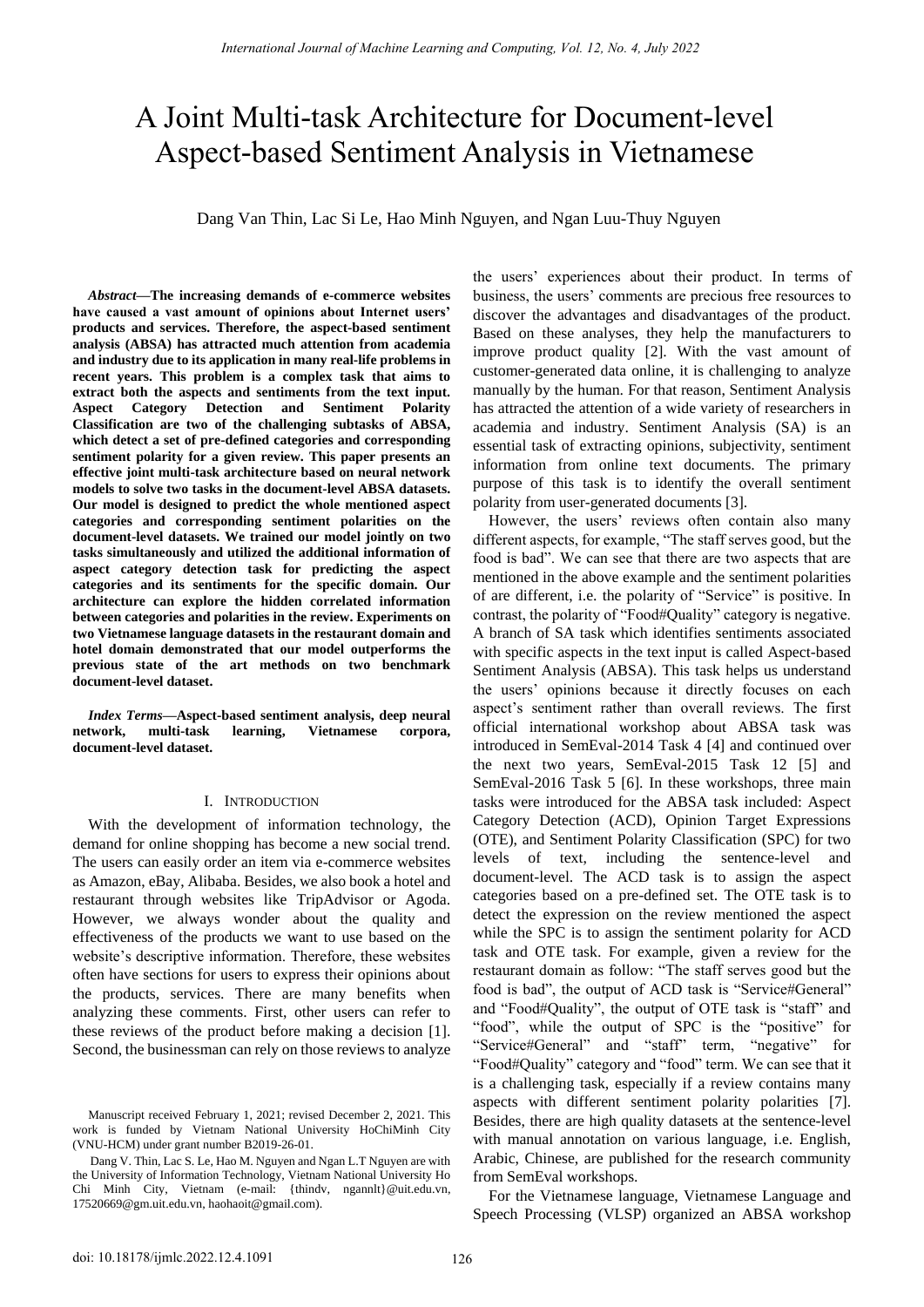for the Vietnamese language in 2018. They provided two benchmark datasets for the restaurant and hotel domain [8]. Each dataset is annotated for the aspect category detection and sentiment polarity classification task. The participating teams were required to solve two tasks for the final output. It means the output of participation systems must detect the aspect categories and corresponding sentiment polarities mentioned in the reviews - called as Aspect Category with Polarity (ACP) task. The number of aspect categories follow by SemEval 2016 workshop Task 6 [6] and the number of sentiment polarities consist of three states: "positive", "negative", and "neutral". These datasets are demanding for the ABSA task in terms of processing memory and training time, where each review can be assigned many aspect categories with different polarities. The length of each review is not uniform in three sets. Another challenge is the imbalance of the aspect categories and polarities in these datasets.

More recently, the pre-trained Bidirectional Encoder Representations from Transformer (BERT) language model [9] has established new state of the art results in aspect-based sentiment analysis datasets (Hoang *et al*. [10], Sun *et al.* [11], Li *et al.* [12], Li *et al*. [13]). However, the limit point of the BERT model [9] is that the input sequence length is limited to 512 tokens; therefore, the text pre-processing technique is applied for the reviews with a length larger than 512. To solve this problem, Sun *et al.* [14] proposed the truncation and hierarchical methods to fine-tune BERT for text classification tasks. The authors experimented and demonstrated the effectiveness of truncation methods for the long text. This method includes the head-only (keep the first 510 tokens of the input), tail-only (keep the last 510 tokens of the input), and head+tail (combination first 128 tokens and the last 382 tokens). However, we cannot apply the BERT architecture for the document-level datasets based on the truncation methods for two following reasons: (1) the maximum input sequence length of pre-trained BERT is 512. and the length of reviews at document-level often bigger than 512 in our case, (2) we cannot apply the truncation technique to reduce the length of the review because the aspect categories may appear anywhere in the long reviews, the truncations lead to missing information of aspect mentioned in the review. Therefore, it is difficult to apply the BERT model for the document-level datasets in ABSA problem.

In this paper, we present a joint multi-task architecture based on neural networks which are efficient for the prediction of the aspect categories and corresponding sentiment analysis for document-level data. Our architecture is able to predict whole aspect category with its sentiment for the specific domain. Our architecture train two tasks at the same time and utilize the information features of ACD task with the features of ACP task as the final representation of the long review input. This representation is put into the fully connected layer with the number of softmax layers to predict the aspect category with corresponding sentiment. Experimental results demonstrated the effectiveness of our framework on two datasets at the document-level for the Vietnamese language than previous methods include BERT architecture [15].

The rest of this paper is organized as follows: The related work is introduced in Section II. Section III presents our architecture, while Section IV gives detailed experiments on two benchmark datasets. Results and discussion are provided in Section V. Finally, Section VI summaries the paper and provides our future research directions.

## II. RELATED WORKS

In recent years, there have been tremendous studies on aspect-based sentiment analysis problems. There are many survey papers about aspect-based sentiment analysis studies (Schouten and Frasincar [16], Zhang *et al.* [1], Do *et al.* [17], Nazir *et al.* [3]). In these papers, various approaches are summarized, including directions based on knowledge-based, machine learning, and hybrid for each different task in ABSA. In the latest survey, Nazir *et al.* [3] discussed the issues and challenges. They also presented the progress of recent studies and given future research directions. Most recent studies try to solve through multi-task learning approach based on deep learning architectures. Xue *et al.* [18] proposed a MTNA framework based on BiLSTM and CNN for the Aspect Category Detection and Opinion Target Expressions tasks because they noted that there is a close relationship between the two tasks. Their framework can share the mutual information of two tasks and achieved positive results on various SemEval datasets. Then, Wang *et al.* [19] also proposed a novel multi-task neural learning for opinion target expressions and sentiment polarity classification task by leveraging attention mechanisms. Similarly, Schmitt *et al.*  [20] presented a jointly model based on a deep neural network for the Aspect Category Detection and Sentiment Polarity Classification tasks. They experimented with the CNN and LSTM architecture combined with the fasttext embedding on the GermEval 2017 dataset. Their model is a type of end-to-end trainable model which predicts the number of aspects and corresponding sentiment polarity at the same time. They formatted the model output as a set of 4 class vectors (none, positive, negative and neutral) corresponding to each aspect category in the specific domain. Experimental results have shown that the end-to-end CNN outperformed to the best system on the GermEval datasets.

Then, Dai *et al*. [21] also presented a Multi-task Multi-head Attention Memory Network (MMAM), which use the shared document and category features for aspect category detection and sentiment polarity classification for the Chinese datasets. They compared their framework with other multi-task architectures and achieved the comparable results on two datasets. Recently, He *et al.* [22] introduced a interactive multi-task learning network (IMN) and shown the superior performance on three benchmark datasets. The IMN can train multiple related tasks simultaneously by using a message-passing mechanism to interact between tasks. The useful information will be sent back to a shared latent representation between tasks. This information will be repeated to update and propagate across multiple links for all tasks. The performance of the IMN framework is optimized through iterative training. The architectures used in the IMN framework are CNN model combined with word embedding. Their results have shown that the IMN model is better than multiple baselines for Opinion Target Expressions and Sentiment Polarity Classification task. Based on proposed of He *et al*., Liang *et al.* [23] presented an Iterative Knowledge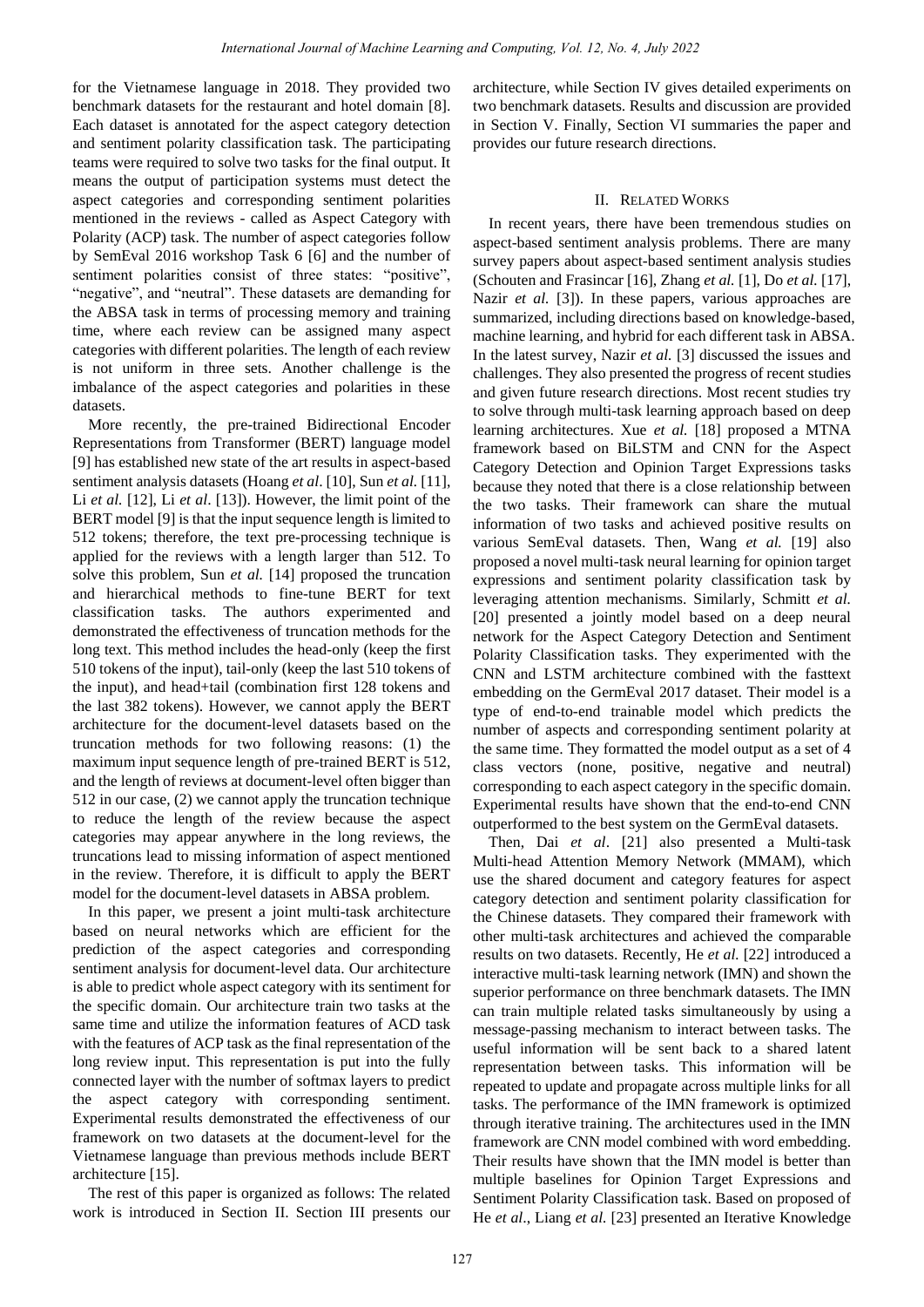Transfer Network (IKTN) model for the end-to-end ABSA task. There is an iterative knowledge transfer network, which can exploit the semantic relationships between tasks. Their approach significantly achieved new state-of-the-art results on three benchmark datasets for the OTE and SPC tasks. In very recently, with the development of pre-trained language model BERT [9], there are many studies have combined the deep contextualized word embedding layer with neural models and achieved the new state-of-the-art results on various ABSA tasks (Hoang *et al.* [10], Sun *et al.* [11], Li *et al.* [12], Li *et al.* [14]). Most of the above studies experimented on the sentence-level benchmark dataset from SemEval workshops. However, in this paper, we focus on the problem of the document-level dataset, where each sample is usually with a length larger than the input of BERT architecture.

For the Vietnamese language, there are a few research studies on the ABSA in recent years included public benchmark datasets (Nguyen *et al.* [8], Thuy *et al*. [24], Nguyen *et al.* [25], Thuy *et al*. [26]) and presented the methodology (Thin *et al*. [27], Thin *et al*. [28], Tran and Phan [29], Le *et al*. [15]). To the best of our knowledge, the research of Nguyen *et al.* [8] was the first study to publish benchmark datasets for the research community on the ABSA problem, which have same format of shared-task SemEval 2016 [6]. Their datasets are annotated at document-level users' reviews and split into the training, validation, and testing set for the hotel and restaurant domain. These datasets are very challenging because of the difference between the training set and testing set related to the number of samples and the reviews' length. Following that, Thuy *et al.* [24] also presented a manually annotated dataset at the sentence-level for the ACD task with 6 472 sentences (3 796 in Vietnamese and 2 676 in English) for the restaurant domain. Next, Thuy *et al.* [26] continually annotated the SPC task for this dataset and combined with translated English dataset [6] for the final dataset. Similarly, Nguyen *et al.* [25]

also presented a dataset at the document-level for ABSA with two tasks: ACD and SPC for the restaurant reviews. Compared with other datasets, their dataset was annotated with 7 aspect categories and 5 sentiment polarities. Most of the dataset studies presented different baseline methods, they mostly used the Support Vector Machine model combined with various handcraft features [24]-[26]. The works of Thin *et al.* [27], Thuy *et al.* [24] and Thuy *et al.* [26] also separate two tasks (ACD and SPC) as two components where each component consist of N binary classifiers corresponding to N aspect categories. In contrast, Nguyen *et al.* [25] combined the two outputs of two tasks in a classifier for each aspect category. In our opinions, these approaches resolve aspect categories individually without utilizing relevant information between the aspect categories. In recent, Thin *et al.* [30] proposed a joint architecture based on deep learning methods to address two tasks on two VLSP datasets [8]. Next, Le *et al.* [15] presented the experimental results using Multilingual BERT-based for the VLSP datasets [8]. Because the VLSP datasets are the document-level dataset where each review is made up of many sentences and the input length of BERT architecture is limited by 512 tokens; therefore, they break each review into sentences and then put them into BERT architecture. They also resolve two tasks in the VLSP dataset separately; they treated two tasks as the multi-label classification problem. However, their experimental results are not effective than the joint architecture of Thin *et al.* [30].

Accordingly, in this paper, we present a joint architecture based on neural networks for the document-level dataset, which can train all aspect categories and predict two tasks into an architecture. In our architecture, we take advantages of the ACD task features by combining with the ACP task for each aspect category. Our model is trained whole categories for each domain to explore the correlation information between them. The experimental results on two document-level benchmark datasets show the effectiveness of our architecture than others.



Fig. 1. The overview of our designed architecture.

## III. PROPOSED ARCHITECTURE

This section describes the details of our proposed architecture for two tasks of the ABSA problem in the Vietnamese language. We define two tasks in this paper as follows: Given an input text  $s$  with the length  $L$ , the objective

of these tasks is to identify the  $n$  combination of  $j$  "Entity" and  $i$  "Attribute" or "Entity" for each domain. Each pair of  $n$ combination E#A mentioned in the commentary will be analyzed for sentiment polarity (simply called as sentiment) according to 3 levels: positive, neutral, and negative for the VLSP 2018 datasets or 5 levels: very positive, positive,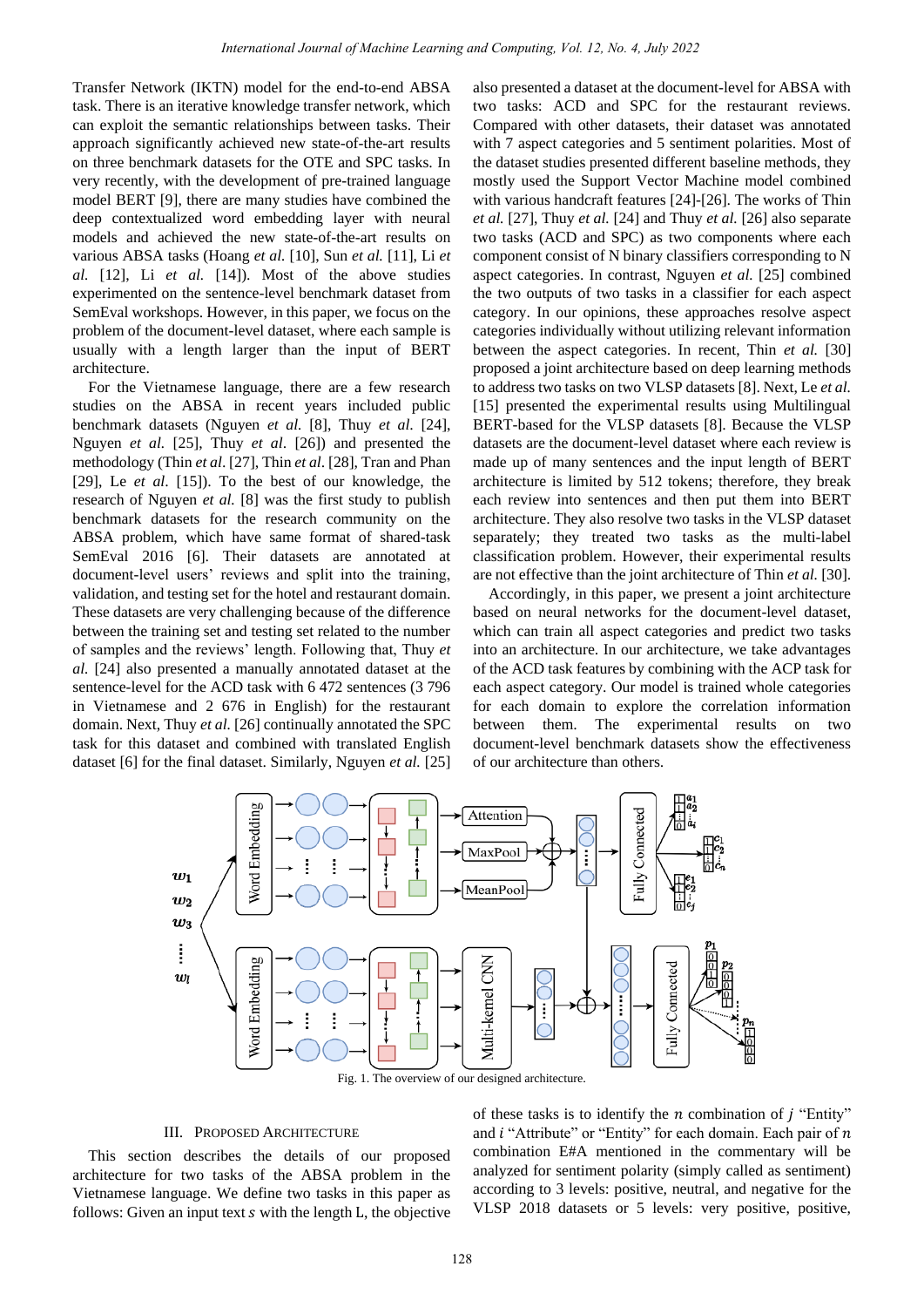neutral, negative, very negative for the UIT\_ABSA 2019 dataset. Fig. 1 shows an overview of our neural model. At first, the model consists of two components corresponding to two tasks to be solved in this paper: Aspect Category Detection (ACD) and Aspect Category with Polarity (ACP). We now describe each component in our architecture in detail.

## *A. Component 1: Aspect Category Detection*

This component aims to learn the features to predict the entities, the attributes, and aspect category (a combination of entities and attributes) of the input. The text input consists of the sequence of L words  $w_1, w_2, \ldots w_k$  with L is the length of the input after padding. Every word is represented as a d-dimensional word vector retrieved from the pre-trained embedding. The embedding layer E with  $L \times D$  dimension is generated by concatenating all word vectors. Then, we utilize a bidirectional Gated Recurrent Unit (GRU) [31] to encode both forward and backward sequences from the embedding layer. The Bi-GRU layer produces the concatenated output vectors  $H = \{h_0, h_1, ..., h_t\}$  where  $h_i$  is the combination of the  $i^{th}$  backward and forward hidden states. The attention is then applied to the output of Bi-GRU layer to capture the important words in the text. The word attention is designed to extract important words because there are many words in the document-level review. However, not all words can represent the aspect category meaning, therefore, we need an attention layer to extract the informative words. Our attention layer is implemented follow by Yang *et al.* [32]. In addition, we concatenate both the max pooling and mean pooling representation with attention vector to produce the input representation:  $Representation_{comp1} = Attentio(H) \oplus$  $MaxPooling(H) \bigoplus MeanPooling(H)$ . This representation is then fed into a fully connected layer before predicting the Entity, the Attribute and the Entity#Attribute pairs as in Fig. 1. A fully connected layer is composed of a hidden layer and three sigmoid output layers. The output layer's size is the number of the entity, attribute, and aspect category classes for each domain. For the UIT\_ABSA dataset [25], we only use the Entity as the output of this component because their dataset treated the Entity as the aspect category.

$$
fc_1 = D(\text{Representation}_{\text{comp1}}) \tag{1}
$$

$$
attribute = sig(fc_1) \tag{2}
$$

$$
entity = sig(fc_1) \tag{3}
$$

$$
aspect\_category = sig(fc_1)
$$
 (4)

The representation  $Reprensentation_{comp1}$  of input review is feed into a fully connected layer for classification. The output of this component includes three outputs corresponding to the entities, attributes and aspect categories (Entity#Attribute). The main output is the aspect categories, however, we also consider the entity and attribute as the output for the regularization effects. Therefore, we have three output layers where each output is a fully connected layer with sigmoid activation. The size of the output is the number of entities, attributes and aspect categories.

## *B. Component 2: Aspect Category with Polarity*

Similar to the Component 1, this component aims to predict the sentiment polarity of aspects. The matrix-vector

of the input with L words  $w_1, w_2, ... w_L$  extracted from the embedding layer is fed into the Bi-GRU layer to extract the context semantic information in the text. The output of  $i^{th}$ word is shown as the following equation:

$$
h_i = [\vec{h}_i \oplus \overleftarrow{h}_i] \tag{5}
$$

Here, the concatenation is used to combine the forward and backward pass hidden states to obtain the comprehensive information of input. This layer produces the context input representation  $H = [h_1, ..., h_L], H \in \mathbb{R}^{L \times D}$ . Next, the convolution operation is applied to the input representation H generated from the Bi-GRU layer. Following the Kim [33], we use the CNN architecture with three convolution layers on the Bi-GRU output to extract the higher-level features. This paper uses three parallel convolution layers with 3,4,5 kernel size to capture the n-gram feature from the input representation  $H$ . We can obtain a filter  $F$  with the  $w$  word window to produce a feature map vector  $f m \epsilon R^{k \times (|L| - w + 1)}$ where each element is calculated as follows:

$$
fm_i = f\left(H_{i:i+n-1}\cdot F + b_0\right) \tag{6}
$$

where  $f$  is a non-linear activation function,  $b0$  is a bias value. Each convolution layer uses the same  $k$  filters generate a matrix of feature map  $M \in R^{k \times (|L|-w+1)}$ . Three convolution operations produce three feature map matrices  $M_1$ ,  $M_2$ ,  $M_3$ corresponding to 3, 4, 5 kernel size, respectively. We then apply a max-pooling operation and global pooling operation over each matrix to capture important features of particular filter. Finally, we obtain three vector  $v_1$ ,  $v_2$ ,  $v_3$ , where  $v_i \in R^k$ corresponding to  $M_1$ ,  $M_2$ ,  $M_3$  feature map matrix, respectively. Then, we concatenate three vectors together as a final vector.

Because the output of Component 2 is designed as a 4-dimension vector (not-mentioned, positive, neutral, negative) or 6-dimension vector (not-mentioned, very positive, positive, neutral, negative, very negative) for each aspect category, we concatenated this vector with Component 1 for the aspect category detection task to provide the final representation of this component. It helps this component have more useful information from the aspect category detection task to predict each sentiment polarity of aspect.

$$
v = v_1 \oplus v_2 \oplus v_3 \tag{7}
$$

Representation<sub>comp2</sub> =  $v \oplus$  Representation<sub>comp1</sub> (8)

The vector *Representation*<sub>comp2</sub> is put into a fully connected layer and n softmax layers, where n is the number of aspect categories for each texture domain.

$$
fc_2 = D(\text{Representation}_{\text{comp2}}) \tag{9}
$$

$$
o_i = \text{softmax}(fc_2) \tag{10}
$$

where  $fc_2$  is the output of a fully connected layer and  $o_i \in R^4$ or  $o_i \in R^6$  is the output of the  $i^{th}$  category for the VLSP 2018 and UIT\_ABSA 2019 dataset, respectively.

## *C. Training Objective*

As shown in Fig. 1, our architecture has three output layers for the aspect category detection task (the above half of the Fig. 1) and  $n$  output layers for detection of aspects and the classification of their polarity (the below half of the Fig. 1),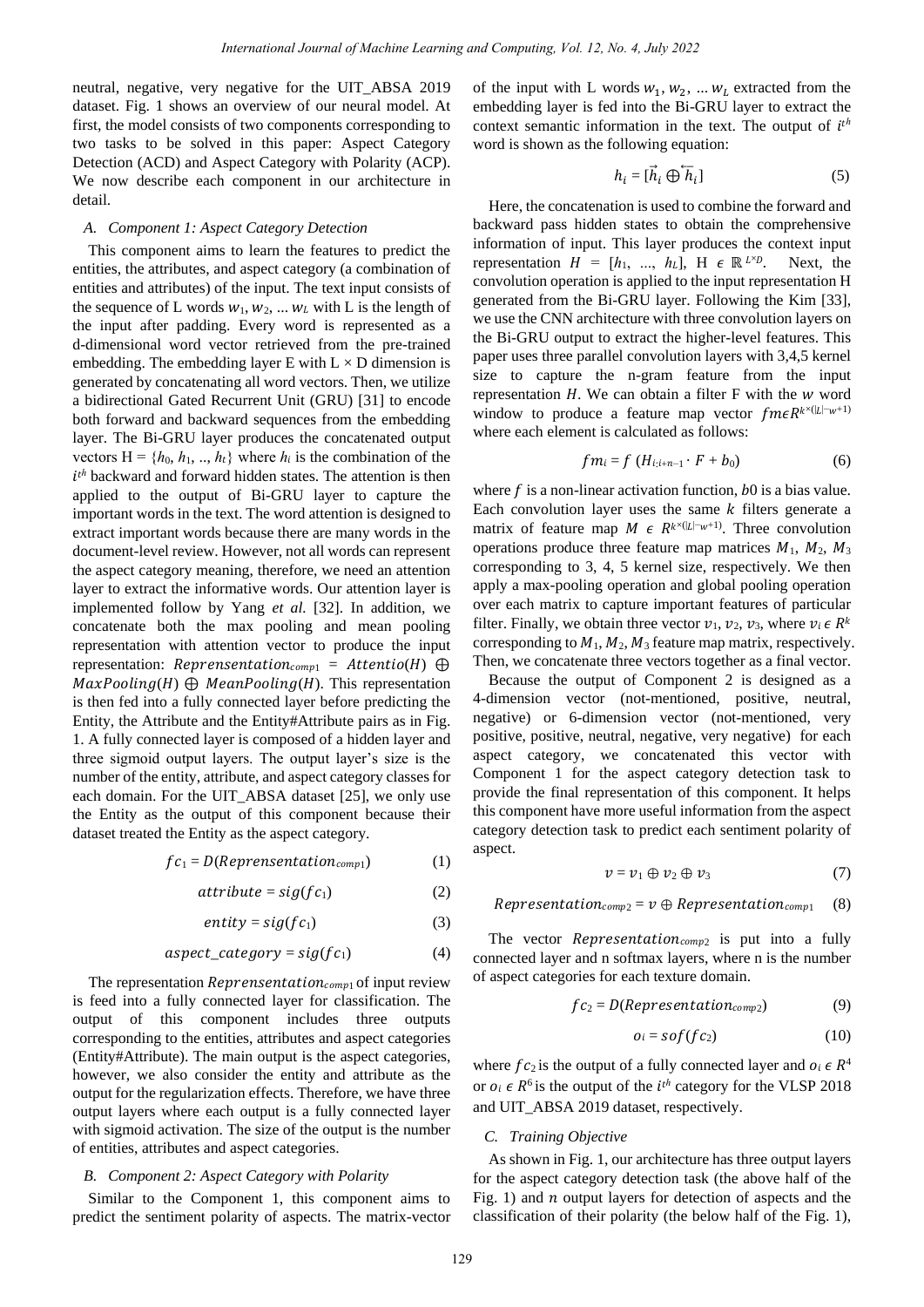where  $n$  is the number of aspect categories for each domain. For Component 1, the prediction outputs of these two datasets are multi-labels, therefore we use the Binary Cross-Entropy loss function for each output layer. This function and the loss function of Component 1 can be formalized as follows:

$$
(\Theta) = -\sum_{i=1}^{N} (y_i \cdot \log(\hat{y}_i)) + (1 - y_i) \log(1 - \hat{y}_i))
$$
 (11)

 $1_{\text{component}_1}(\Theta) = L_{\text{aspect}}(\Theta) + L_{\text{entity}}(\Theta) + L_{\text{attribute}}(\Theta)$  (12)

where *N* is the output size,  $\hat{y}_i$  is the *i*<sup>th</sup> value in the model prediction,  $y_i$  is the corresponding target value. The sigmoid activation is used in the output layer. The  $L_{aspect}$  is the Binary Cross Entropy loss on the aspect category labels. The Lentity and Lattribute are the loss function of the entity and attribute labels.

For the Component 2, the loss function is the sum of categorical cross-entropy loss in each aspect category. The loss function of Component 2 is given as follows:

$$
J_{component2}(\Theta) = -\sum_{a \in T} \sum_{i=1}^{p} y_i^a \cdot \log(\hat{y}_i^a)
$$
 (13)

where T is the number of aspect category for each domain,  $y_i^a \in R^p$  is the one-hot vector corresponding to sentiment classes,  $p$  is the number of polarities  $+ 1$ . Finally, we define the loss function of our architecture as follows:

$$
(\Theta) = \alpha \cdot_{Jcomponent1}(\Theta) + \beta \cdot_{Jcomponent2}(\Theta) \qquad (14)
$$

where  $\alpha$  and  $\beta$  are the coefficients of weighting schemes to optimize the objective functions. The Component 2 is the primary output while the Component 1 is the auxiliary output; therefore, we set  $\alpha = 0.1$  and  $\beta = 1$  after using the grid search technique.

## IV. EXPERIMENTAL RESULTS

## *A. Datasets*

In this paper, we use two standard document-level ABSA datasets in Vietnamese: VLSP 2018 [8] and UIT\_ABSA 2019 [25]. The VLSP 2018 [8] datasets are annotated for the restaurant and hotel domain. For the restaurant domain, there are 12 different aspect categories (Entity#Attribute) where each category is assigned one of three sentiments: "positive", "negative", and "neutral". There are 34 different aspect categories for the hotel domain. In contrast, the UIT\_ABSA 2019 dataset [25] is only annotated for the restaurant domain with 7 aspect categories and 5 sentiment polarities. Here is a brief summarization of the two datasets used in this paper.

 **VLSP 2018**: This dataset was developed by the Nguyen *et al*. [8] research team to organize the ABSA shared-task for the Vietnamese language in 2018. This dataset is built at the document-level data and consists of two datasets where each dataset includes 4 100 reviews divided into the training, validation, and testing set. As the Table I and Table II show the number of reviews, the number of vocabularies, etc. The average lengths of review vary across in three sets. For example, this value is 54 tokens per review for the training set in the restaurant domain, while this value is 163 tokens per a review for the testing set. We can also see the difference between the number of aspect categories per

a review, which is usually higher in the testing set. Besides, this dataset is annotated at the document-level; therefore, the number of aspect categories with different sentiment polarities often appears in the samples. For those reasons, this is a challenging dataset for the Vietnamese language.

UIT ABSA 2019: Similarly, this dataset is directly crawled from Foody<sup>1</sup> website for restaurant domain. It is the first official dataset with 5 sentiment polarities for the ABSA problem in Vietnamese. There are seven aspect categories where each category is assigned one of five polarity levels: "very positive", "positive", "neutral", "negative", and "very negative". Unlike VLSP 2018, this dataset includes only 7 different aspect categories, which are not a combination of attributes and entities. In total, this dataset includes 7 828 reviews divided into three sets with the ratio of 7/1/2. The authors used the iterative stratification<sup>2</sup> technique to the split overall dataset to balance the number of aspect categories and corresponding sentiment polarities in three sets. However, there is still an imbalance between the aspect categories and the different sentiment polarities in the training, validation, and testing set. For example, the "Quality" and "Service" are the most annotated aspect categories compared with others in the entire dataset. For the sentiment labels, the "very positive" sentiment is most annotated for all aspects with a percentage of 50%.

TABLE I: THE GENERAL INFORMATION OF THE VLSP 2018 [8] DATASET FOR THE RESTAURANT DOMAIN

| <b>Information</b>      | Train   | <b>Validation</b> | <b>Test</b> |
|-------------------------|---------|-------------------|-------------|
| N.o Reviews             | 2961    | 1 2 9 0           | 500         |
| N.o Tokens              | 147 706 | 59 102            | 76 755      |
| N.o Vocabularies        | 5 1 6 8 | 3 3 9 8           | 3 3 7 5     |
| N.o Aspect              | 9 0 3 4 | 3 4 0 8           | 2419        |
| Ave. Aspects per Review | 3.05    | 2.64              | 4.38        |
| Average Length          | 54      | 50                | 163         |

TABLE II: THE GENERAL INFORMATION OF THE VLSP 2018 [8] DATASET FOR THE HOTEL DOMAIN

| <b>Information</b>      | Train   | <b>Validation</b> | <b>Test</b> |
|-------------------------|---------|-------------------|-------------|
| N.o Reviews             | 3 0 0 0 | 600               | 500         |
| N.o Tokens              | 105 919 | 11 907            | 30 046      |
| N.o Vocabularies        | 3 9 0 8 | 2 7 4 5           | 1631        |
| N.o Aspect              | 13 948  | 7 1 1 1           | 2 5 8 4     |
| Ave. Aspects per Review | 4.65    | 11.85             | 5.17        |
| Average Length          |         | 23                | 30          |

TABLE III: THE GENERAL INFORMATION OF THE UIT\_ABSA 2019 [25]

| <b>DATASET</b>          |              |                   |             |  |
|-------------------------|--------------|-------------------|-------------|--|
| <b>Information</b>      | <b>Train</b> | <b>Validation</b> | <b>Test</b> |  |
| N.o Reviews             | 5479         | 776               | 1573        |  |
| N.o Tokens              | 287 660      | 81 198            | 161 804     |  |
| N.o Vocabularies        | 8982         | 3 4 6 4           | 4852        |  |
| N.o Aspect              | 17 227       | 2458              | 4968        |  |
| Ave. Aspects per Review | 3.14         | 3.18              | 3.16        |  |
| Average Length          | 52.5         | 52.3              | 51.4        |  |

A common point of the two datasets is comprising users' comments crawled directly on the famous websites about the restaurant and hotel. Hence, there are still many grammatical errors, sentence structure, teen code, and icons in these

<sup>1</sup> <https://www.foody.vn/>

<sup>2</sup> <https://github.com/trent-b/iterative-stratification>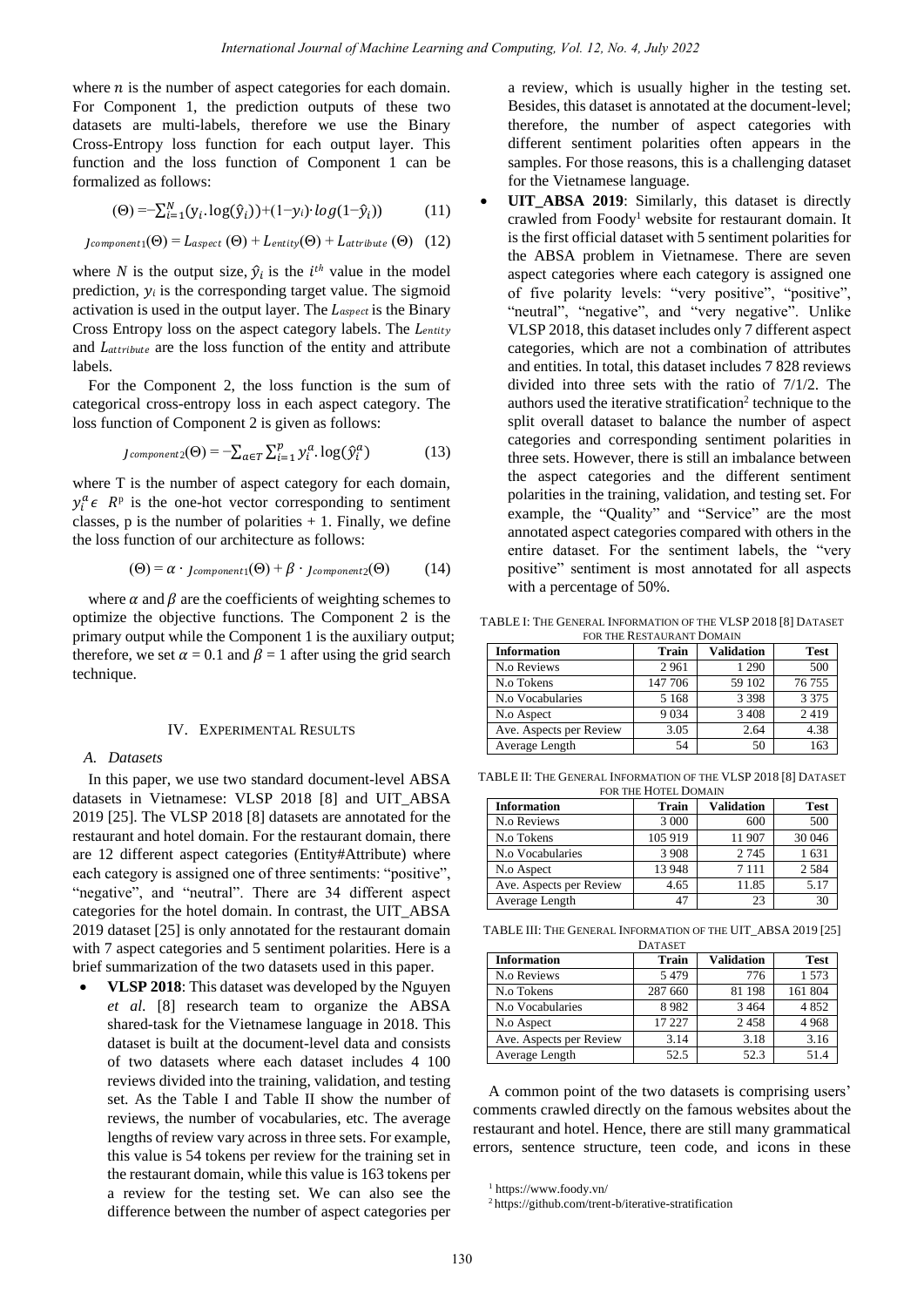datasets. The two datasets also reflect the ABSA dataset challenges of a very limited amount of annotated data and high-class imbalances.

## *B. Baselines*

In this section, we present the various architectures as baseline methods which was compared with our framework.

- SVM + handcraft features [25] [27]: A traditional SVM model with various handcraft features (n-grams, POS, words, etc.).
- DCNN [28]: A very deep Convolutional Neural Network with various kernel sizes for multi-label classification.
- BiLSTM-CNN [30]: A combination framework with the BiLSTM and CNN model. We use the BiLSTM to encode the document representation, then put them to CNN model. The output layer consists of the number of softmax layers corresponding to each aspect categories.
- HAN [32]: A hierarchical attention networks with the number of softmax layer on the final states for aspect categories. Because the reviews contain many errors in the text structure, therefore it is difficult to apply the sentence segmentation technique. Hence, we split the reviews as a combination of phrases as the input of Sentence Encoder component.

## *C. Experimental Setup*

Model Configuration: In the following, we describe the model hyper-parameters during our experiments. To initialize the word embedding, we have trained a Skip-gram algorithm with 100-dimensions on the domain corpus. Specifically, our domain corpus includes 227K and 300K sentences corresponding to the hotel and restaurant domain, respectively. We used Gensim Library [34] to train our domain embeddings.

Because each Vietnamese word can be made up of one or more syllables, it is necessary to segment the text input into words. However, Vietnamese word segmentation tools are currently trained on the news corpora; it is very challenging to segment words on users' comments, which contained many abbreviations or wrong grammatical. It will lead to many words that cannot be segmented in the right way and do not exist in pre-trained word embedding. To solve this problem, we used a technique by taking advantage of the largest prefix and suffix of segmented words. The average value is presented as the word vector. This technique reduces the number of Out of Vocabulary (OOV) words in the training set. In our architecture, each GRU layer's hidden unit was set to 256 and we employed 3 different kernel sizes (3,4,5), and the number of filters were set to 300 for the CNN architecture. The first fully connected layer was also set to 300 neurons. We trained our model for 100 epochs with a batch size of 50. For optimization algorithm, we used RAdam [35] optimizer with default settings. We also experimented with other optimization algorithms such as Adam and Stochastic Gradient Descent (SGD); however, these optimization algorithms were not effective for our architecture. We used dropout operation for regularization with the rate of 0.5 for the word embeddings and the fully connected layer as the default parameter. To processing the text inputs, we conducted a series of pre-processing steps before putting them to our model as previous works [30] to

show the effectiveness of our architecture. All models will be run 5 times with different random seeds and reported as the average scores.

| TABLE IV: RESULTS OF OUR PROPOSED FRAMEWORK IN COMPARISON   |
|-------------------------------------------------------------|
| WITH PREVIOUS METHODS ON THE VLSP 2018 DATASETS [8] FOR THE |
| $D$ month sympathy $D$ on $A$ sympathy                      |

| <b>RESTAURANT DOMAIN</b> |                        |                  |        |                 |
|--------------------------|------------------------|------------------|--------|-----------------|
| <b>Task</b>              | <b>Methods</b>         | <b>Precision</b> | Recall | <b>F1-score</b> |
|                          | <b>SVM [27]</b>        | 79.00            | 76.00  | 77.00           |
| Aspect                   | <b>DCNN</b> [28]       | 84.75            | 76.48  | 80.40           |
| Category                 | <b>HAN [32]</b>        | 73.21            | 80.94  | 76.88           |
| Detection                | <b>BiLSTM-CNN [30]</b> | 82.02            | 77.51  | 79.70           |
|                          | <b>BERT</b> [15]       | 79.16            | 83.67  | 81.35           |
|                          | Ours                   | 83.43            | 81.23  | 82.29           |
| Aspect                   | <b>SVM [27]</b>        | 62.00            | 60.00  | 61.00           |
| Category                 | <b>DCNN</b> [28]       |                  |        |                 |
| with                     | <b>HAN</b> [32]        | 58.25            | 64.40  | 61.17           |
| Polarity                 | BiLSTM-CNN [30]        | 66.66            | 63.00  | 64.78           |
|                          | <b>BERT</b> [15]       | 63.27            | 65.03  | 64.14           |
|                          | Ours                   | 68.91            | 67.08  | 67.96           |

## V. RESULT AND ANALYSIS

#### *A. Result*

In this section, we compare our experimental results to previous approaches on two different datasets: VLSP 2018 [8] and UIT \_ABSA 2019 [25]. It is noted that the Aspect Category Detection (ACD) task is to identify the aspect category (e.g., Service#General, Food#Quality) mentioned in user comments, while the Aspect Category with Polarity (ACP) task is computed based on the pairs of Entity#Attribute and corresponding polarity. Therefore, the effectiveness of ACP task depends on precisely identifying the aspect categories mentioned in a given review. In this paper, we consider the AS task as main task based on the results of previous studies. As follows, we show the experimental results on two tasks on both datasets. To evaluate our architecture's performance compared with other methods, we use Precision, Recall, and F1-score for each task.

For the VLSP 2018 datasets, our architecture achieves results superior to the best previous methods on both tasks for two domains. For the restaurant domain, our result is higher than others, specifically, +5.29%, +1,89%, +5.41% ,+3.59%, and +1.14% of F1-score for the SVM [27], DCNN [28], HAN [32], BiLSTM-CNN [30] and BERT [15] on the ACD task, respectively. For the main task - AS, our model achieves the rise in F1-score compared to other methods, in detail, it gives an improved performance as compared to the SVM [27] with +6.96%, BiLSTM-CNN [30] with +3.18%, HAN [32] with  $+6.75\%$  and BERT [15]  $+3.82\%$ , respectively. For the hotel domain of VLSP 2018, our architecture is also higher than other approach except BERT approach [15] on the ACD task. We outperform SVM [27], HAN [32] and DCNN [28] with +9.66%, +9.41% and +10.16% of F1-score. Compared with BiLSTM-CNN [30] and BERT [15] approach, our model is +0.81% higher and -1.0% lower of F1-score. On the contrary, for the ACP task, our proposed model outperforms previous methods (SVM, HAN, BiLSTM-CNN, BERT) with +12.16%, +14.04%, +2.26%, +5.42% of F1-score, respectively. For the UIT\_ABSA 2019 dataset, our architecture also outperforms the previous methods on both two tasks. Our experimental results are higher than the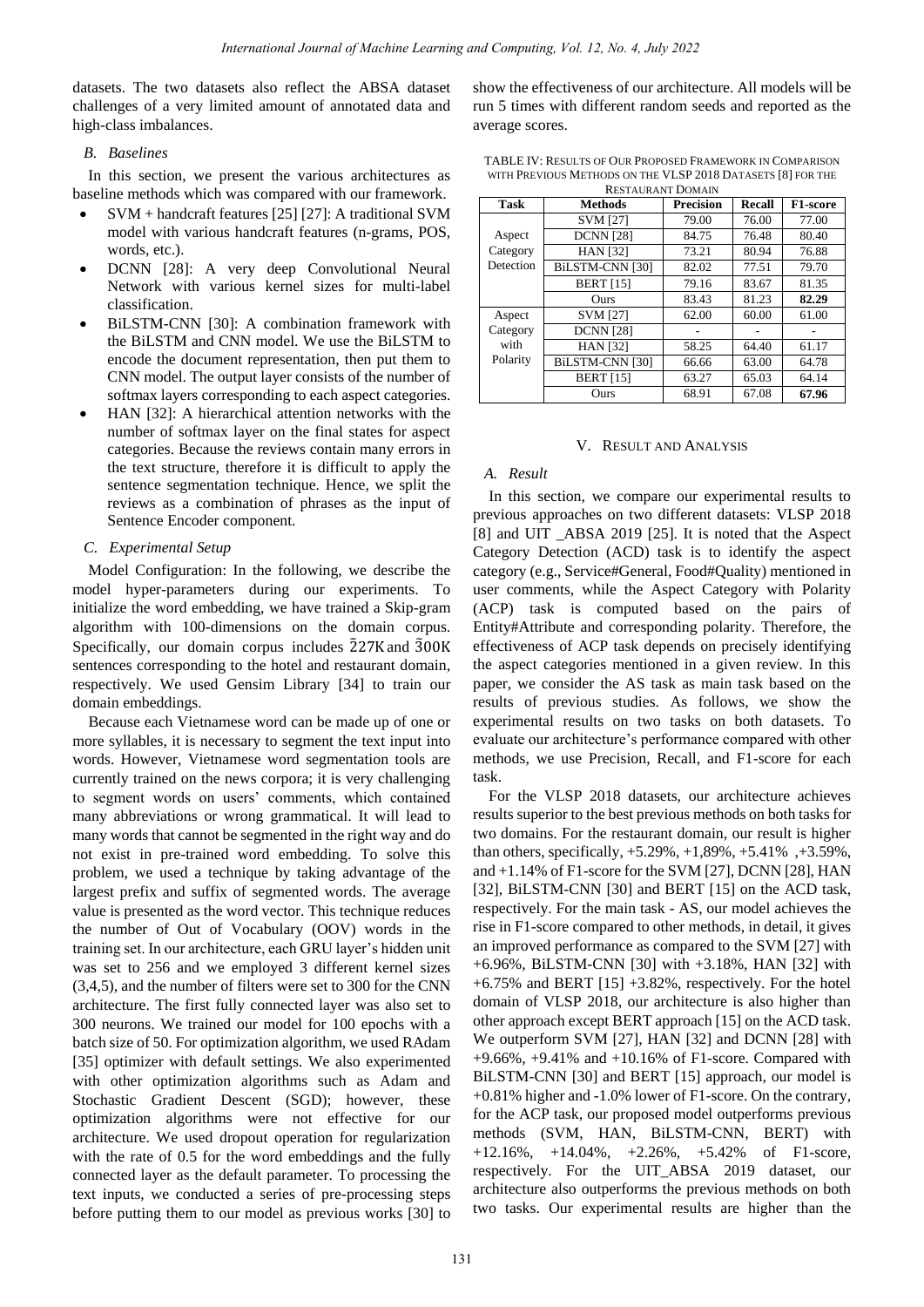baseline of [25] with +5.95%, DCNN [28] with +0.21%, HAN [32] with +8.26% and BiLSTM-CNN [30] with 1.14% of F1-score on the ACD task. For the main task, our model improves the performance by +9.93% of F1-score than the SVM [25], +14.04% of F1-score than HAN [32] model and +1.84% of F1-score than the BiLSTM-CNN [30]. The experiments indicate that our method generates state-of-the-art results for two tasks on both the VLSP 2018 and UIT\_ABSA 2019 datasets.

Next, we show the results of our architecture for the whole aspect categories in both datasets. Fig. 2 and Fig. 3 present the F1-score of each aspect category for two domains of VLSP 2018 and UIT\_ABSA 2019 dataset, respectively. For the restaurant domain, we can see that there are many aspect categories are achieved with the high score, such as "Food#Style&Options", "Food#Quality", and "Food#Prices". However, there are still a few aspect categories with a low score, such as "Restaurant#Miscellaneous" and "Restaurant#Prices" because these aspect categories are less annotated in both the training and testing set. For the hotel domain, we show the 12/34 aspect categories results on the

testing set. However, there are many aspect categories which can not predict, for example, "Room\_Amenities # Prices" (0 samples), "Room Amenities # Miscellanous" (1 sample), "Rooms# Miscellanous" (3 samples), "Food&Drink\_Miscellanous" (13 samples) and "Facilities#Miscellanous" (33 samples).

| <b>DOMAIN</b> |                        |           |        |                 |
|---------------|------------------------|-----------|--------|-----------------|
| <b>Task</b>   | <b>Methods</b>         | Precision | Recall | <b>F1-score</b> |
|               | <b>SVM [27]</b>        | 75.00     | 64.00  | 69.00           |
| Aspect        | <b>DCNN</b> [28]       | 82.35     | 59.75  | 69.25           |
| Category      | <b>HAN [32]</b>        | 76.69     | 63.54  | 69.50           |
| Detection     | <b>BILSTM-CNN [30]</b> | 84.03     | 72.52  | 77.85           |
|               | <b>BERT</b> [15]       | 79.60     | 79.72  | 79.66           |
|               | Ours                   | 87.38     | 71.52  | 78.66           |
| Aspect        | <b>SVM [27]</b>        | 66.00     | 57.00  | 61.00           |
| Category      | <b>DCNN</b> [28]       |           |        |                 |
| with          | <b>HAN [32]</b>        | 68.24     | 56.54  | 61.84           |
| Polarity      | BiLSTM-CNN [30]        | 76.53     | 66.04  | 70.90           |
|               | <b>BERT</b> [15]       | 79.83     | 58.82  | 67.74           |
|               | Ours                   | 81.28     | 66.52  | 73.16           |

TABLE V: RESULTS OF OUR PROPOSED FRAMEWORK IN COMPARISON WITH PREVIOUS METHODS ON THE VLSP 2018 DATASETS [8] FOR THE HOTEL



Fig. 2. The chart shows our results of whole aspect categories on two VLSP 2018 datasets. The left chart is the F1-score of 12 aspect categories for the restaurant domain and the right chart is the F1-score of 12/34 highest aspect categories for the hotel domain.

| PREVIOUS METHODS ON THE UIT_ABSA 2019 DATASETS [25] |                  |                  |        |          |
|-----------------------------------------------------|------------------|------------------|--------|----------|
| <b>Task</b>                                         | <b>Methods</b>   | <b>Precision</b> | Recall | F1-score |
|                                                     | <b>SVM [25]</b>  | 92.02            | 82.73  | 87.13    |
| Aspect                                              | <b>DCNN</b> [28] | 92.04            | 93.71  | 92.87    |
| Category                                            | <b>HAN [32]</b>  | 86.31            | 83.37  | 84.82    |
| Detection                                           | BiLSTM-CNN [30]  | 94.19            | 89.90  | 91.94    |
|                                                     | Ours             | 93.10            | 93.05  | 93.08    |
| Aspect                                              | <b>SVM [25]</b>  | 62.52            | 56.21  | 59.20    |
| Category                                            | <b>DCNN</b> [28] |                  |        |          |
| with                                                | <b>HAN [32]</b>  | 56.06            | 54.15  | 55.09    |
| Polarity                                            | BiLSTM-CNN [30]  | 68.93            | 65.72  | 67.29    |
|                                                     | Ours             | 69.15            | 69.11  | 69.13    |

TABLE VI: RESULTS OF OUR PROPOSED MODEL IN COMPARISON WITH



Fig. 3. The chart shows our results of whole aspect categories of the UIT\_ABSA 2019 dataset.

As shown in Fig. 3, we observe that our model can achieve satisfying results for categories in terms of F1 in the ACD task except for "Miscellaneous". The results of the ACP task are relatively low for all aspect categories. One of the reasons for poor performance of our architecture is the imbalance between the polarities of each aspect. Another reason might because the polarity sentiments in this dataset are assigned in 5 levels, which is more complicated than 3 level sentiments, may yield worse results for the ACP task. In conclusion, these results demonstrate that our architecture can utilize an aspect category information of ACD task to generate the final representation for aspect category with sentiment prediction.

## *B. Analysis*

**B.1 Sensitivity Analysis**. This section shows the effects of two important parameters in our architecture, the dropout rate and the word embedding size. The other parameters are held as the default when we analyze the effect of one parameter.

**+ Dropout rate**: Our architecture is a type of ensembles of neural networks with different model configurations; therefore, it is easy to overfit in trying to achieve good accuracy with small size dataset. Dropout is one of the regularization methods to reduce overfitting in deep neural networks effectively. Fig. 4 and Fig. 5 show the F1-score of different dropout values on the validation set corresponding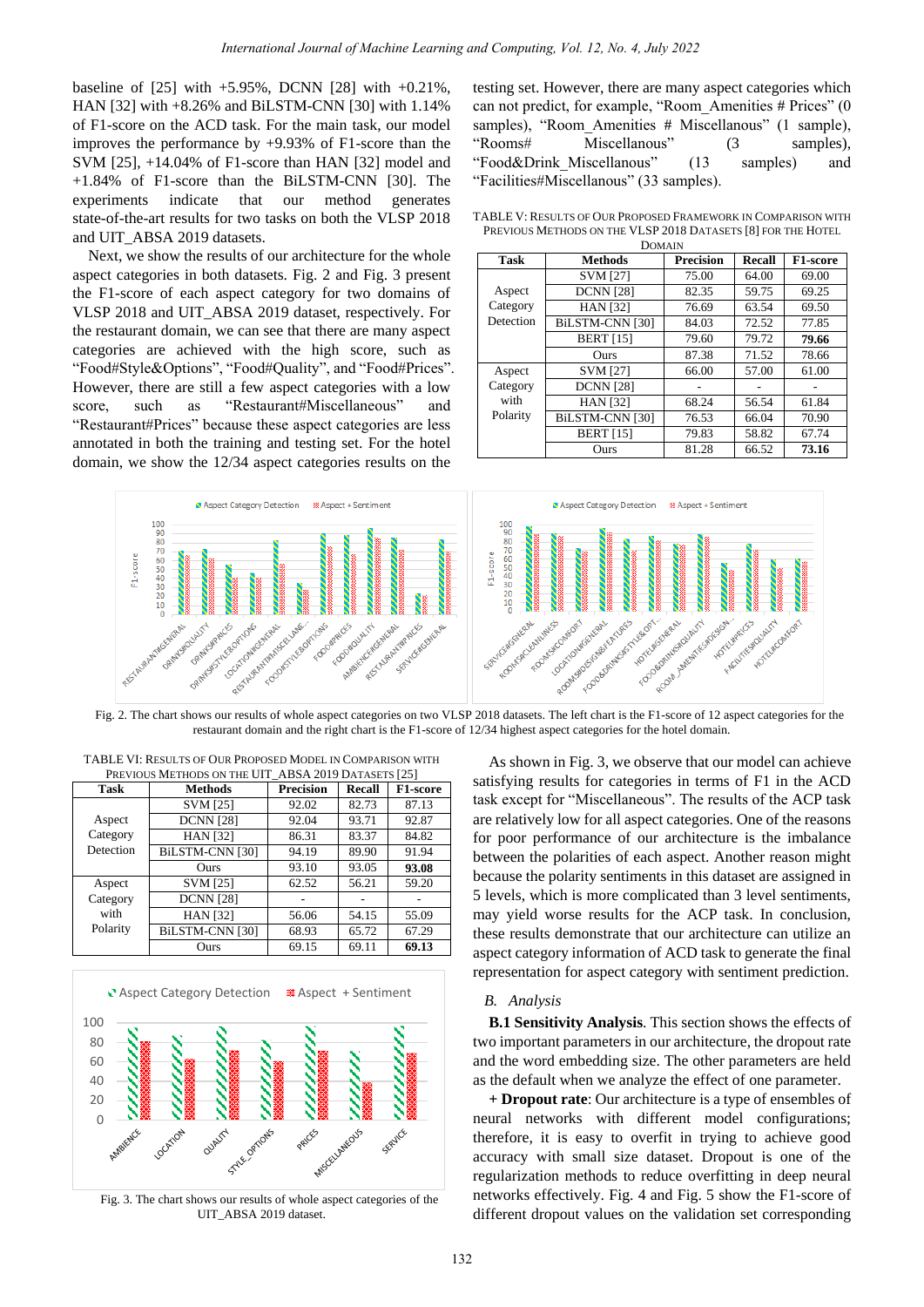to the hotel and restaurant, respectively. It can be found that the dropout rate has significant impacts on the performance of the model. As shown in the three charts (Fig. 4 and Fig. 5), the dropout value in the range of 0.5 and 0.7 will help our model achieved the best performance on the validation set. It proves that the value of dropout significantly affects the performance.

**+ Embedding dimension**: In this paper, we trained two-word embeddings on domain corpus, respectively. We conduct a comparative experiment to discover the effects of different dimensions of pre-trained word embedding. We choose the vector size as follow: dim  $\epsilon$  {50, 100, 150, 200, 300, 400, 500}. As the results are shown in Fig. 6, the embedding dimension affects both data domains differently high dimension helps our model achieves the better results for the hotel domain, but the difference between these dimension values is not significant. As shown in Fig. 7, the best result is achieved with the embedding dimensions with value of 100 on the UIT\_ABSA 2019 dataset.



Fig. 4. The chart shows the effect of dropout probability with F1-score on the VLSP 2018. The left and right chart corresponding to the restaurant and hotel domain, respectively.

| TABLE VII: TWO ACTUAL EXAMPLES AND OUR PREDICTIONS IN THE VALIDATION SET OF THE VLSP 2018 DATASET |  |
|---------------------------------------------------------------------------------------------------|--|
|---------------------------------------------------------------------------------------------------|--|

| <b>Review</b>                                                                                                                                                                                                                                                                                                                                                                                                                                                                                                                                                                                                                                                                                                                                                                                                                                                                                                                                                                                                                                                                                                                                                                                                                                                                                                                                                                                                                                          | <b>Gold Labels</b>                                                                                                                                                                                                                                                                                      | <b>Predicted Labels</b>                                                                                                                                                                                                                                      |
|--------------------------------------------------------------------------------------------------------------------------------------------------------------------------------------------------------------------------------------------------------------------------------------------------------------------------------------------------------------------------------------------------------------------------------------------------------------------------------------------------------------------------------------------------------------------------------------------------------------------------------------------------------------------------------------------------------------------------------------------------------------------------------------------------------------------------------------------------------------------------------------------------------------------------------------------------------------------------------------------------------------------------------------------------------------------------------------------------------------------------------------------------------------------------------------------------------------------------------------------------------------------------------------------------------------------------------------------------------------------------------------------------------------------------------------------------------|---------------------------------------------------------------------------------------------------------------------------------------------------------------------------------------------------------------------------------------------------------------------------------------------------------|--------------------------------------------------------------------------------------------------------------------------------------------------------------------------------------------------------------------------------------------------------------|
| Khu này là khu chợ nên có rất nhìu đồ ăn khá ok, đặc biệt trong đó là quán chè ngay phía<br>đầu đường sau khi vừa vượt qua nh ã3. Côb án nh ù loại chè, và đồng gi á 10k nh é Vừa<br>vôgập cá này lành n ghiền liền, tấp vôngồi ăn ngay và luôn nhé. Chè bánh lọt 10k nè<br>Bánh bên trong nè, nh ìn hấp dẫn chưa. Bánh lọt k nè. Ở đây có cả đá me nữa nha. Đậu<br>n ành 4k/bịch, chè 10k bịch đem về nè. Có cả bánh cam 4k/c á nữa nè. Bánh bò cũng 4k<br>nh é Hácảo 18k hộp 5 cá. Giáth ành chợ thì kháo krồi. Ăn cũng ngon, chè rẽ mà ăn<br>th ch lắm luôn ấy. Mỏi lần đợi vk đi chợ làphải làm ở đây vài ly mới chịu dc.<br>(This area is a marketplace so there is a lot of OK food, especially the tea shop, which is right at the<br>beginning of the road after crossing "three-way crossroads". She sells many types of tea with the<br>same price - 10k. When I come to, I immediately feel attracted and rushed in to eat. 10k for cake<br>sweet soup. Cake inside, look attractive yet. The Vietnamese cendol is here. There is also tamarind<br>ice. Soybeans with 4k a bag and tea bags with 10k for one can buy and take away. There is also a 4k<br>orange cake. The sponge cake is 4k. Dumplings is 18k for a box of 5. The price at this market is<br>quite ok. The food was delicious, the tea was small but the taste was yummy. "Every time" I wait for<br>my wife to go to the market, have to eat a few things at this store.) | +Location#General, neutral<br>+Food#Style&Option, positive<br>+Food#Prices, <i>positive</i><br>+Food#Quality, positive<br>+Drinks# Prices, positive<br>+Restaurant#General, positive                                                                                                                    | +Location#General, <i>positive</i><br>+Food#Style&Option, positive<br>+Food#Prices, neutral<br>+Food#Quality, positive<br>+Service#General, negative<br>+Restaurant#General, positive                                                                        |
| Ksan mới, dễ t m, gần biển, đi bộ chỉ mất v à phút. Nh ân viên nhiệt t nh. Bữa sáng b nh<br>thường, dao cắt bánh mì ko sạch, cắt miếng bánh mì đen thui. Dra giường ko sạch,<br>phòng có và chú muỗi, vòi sen trong phòng tắm bị chảy nước làm gia đình tôi phải yêu<br>cầu đổi phòng. Dù sao nhân viên ksan cũng nhiệt tình và nhanh chóng đổi phòng khác<br>cho tối.<br>(New hotel, easy to find, close to the sea, it only takes a few minutes to walk. Enthusiastic staff.<br>Normal breakfast, unclean bread knife, slicing black bread. The bed is not clean and the room has a<br>few mosquitoes. The shower in the bathroom is also watery, so my family have to request to change<br>rooms. Anyway, the hotel staff are enthusiastic and quickly change the room for me.)                                                                                                                                                                                                                                                                                                                                                                                                                                                                                                                                                                                                                                                                     | +Hotel#Design&Feature, positive<br>+Location#General, positive<br>+Service#General, positive<br>+Food&Drink#Quality, neutral<br>+Food&Drink#Style&Option,<br>negative<br>+Room Amenities#Cleanliness.<br>nega-tive<br>+Rooms#Cleanliness, negative<br>$+$ Room Ameninites#Design&<br>Features, negative | +Hotel#Design&Feature, positive<br>+Location#General, positive<br>+Service#General, positive<br>+Food&Drinks #Quality, neutral<br>+Room Amenities# Cleanlines,<br>negative<br>+Rooms#Cleanlines, negative<br>$+$ <i>Room Amenities# Ouality,</i><br>negative |



Fig. 5. The chart shows the effect of dropout probability with F1-score on the UIT\_ABSA 2019.



Fig. 6. The chart shows the F1-score of embedding dimensions trained on domain corpus for VLSP 2018 dataset. The left and right chart corresponding to the restaurant and hotel domain, respectively.

**B.2 Case study**. In this part, we make a case study on the results of the testing set of two datasets. Table VII shows two examples with ground-truth and our prediction labels for the VLSP 2018 datasets. As for the first example in Table VII, our model predicts the number of aspect categories nearly correct for the review, except the "Service#General" category. Because the user mentions a sentence "Mỏi lần đợi vk đi chợ là phải làm ở đây vài ly mới chịu dc" ("Every time" I wait for my wife to go to the market, I have to eat a few things at this store.) leads to wrong this category in our prediction. However, this sentence, describes the writer's supplementary information rather than referring to the "Service#General" category. We verify this error by removing this sentence in the review, and our model does not predict this category for the review. Compared to the sentiment of aspect category, our predictions are different from the ground-truth label in the "Location#General" and "Food#Prices" categories. The ground-truth of sentiment of "Location#General" is "neutral" while our prediction is "positive" because our model notes that the phrase "quán chè ngay phía đầu đường sau khi vừa vượt qua nhã 3"(the tea shop, which is right at the beginning of the road after crossing "three-way crossroads") means the "positive" for this category.

Therefore, we examined this example in the guideline of this dataset, and in the training and validation sets, we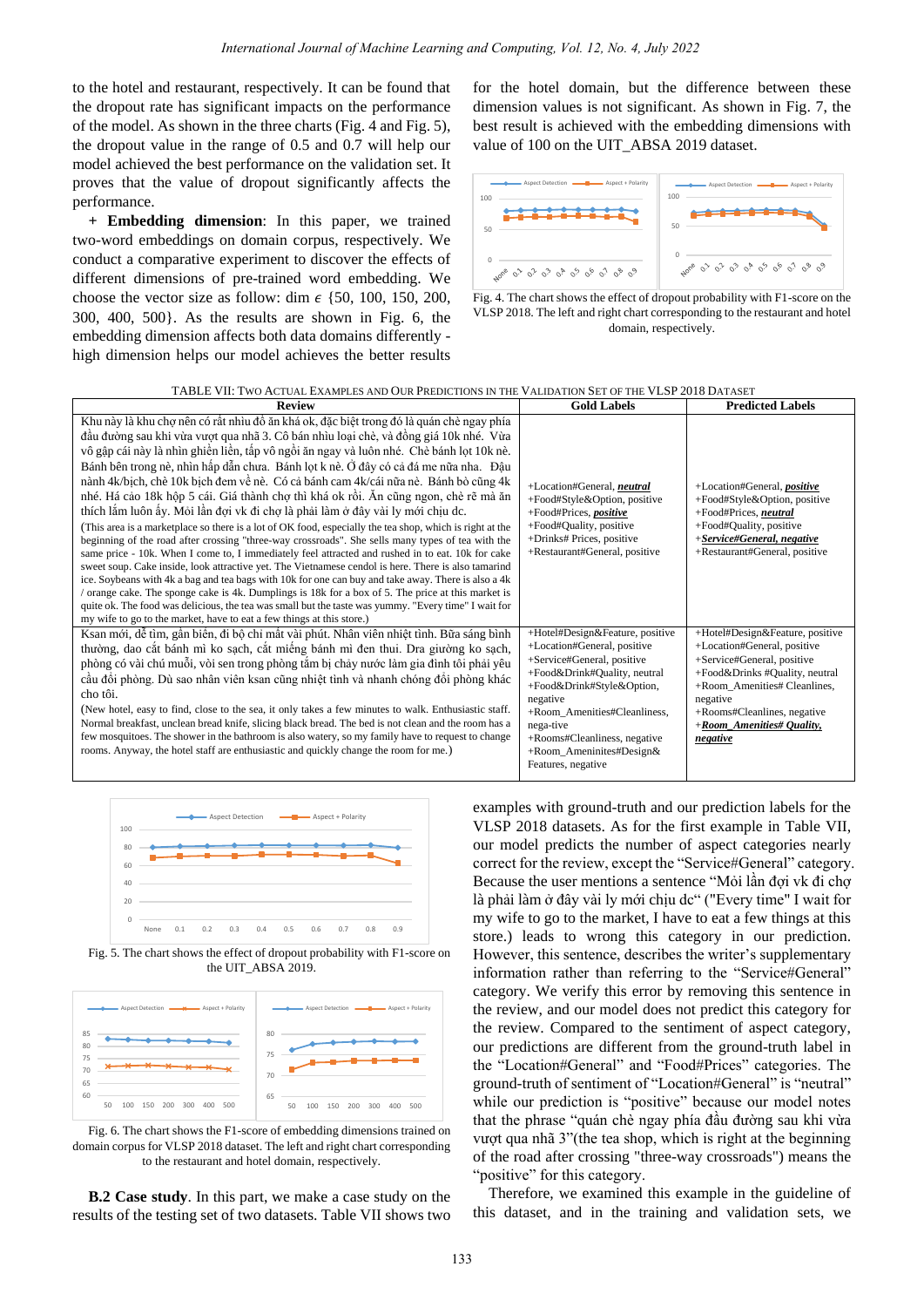discovered ambiguous cases of sentiment annotation for this category. This leads to an incorrect prediction of our model.

In contrast, our model assigned the "neutral" sentiment to "Food#Prices". In terms of the guideline, "if the user only mentions specific prices and does not express the opinion for the item will be assigned "neutral" for the category. Based on this example, we can see that the user mentioned many specific prices of foods such as "Đậu nành 4k/bịch, chè 10k bịch đem về nè" (Soybeans with 4k a bag and tea bags with 10k for one can buy and take away), "bánh cam 4k/cái"(There is also a 4k / orangecake), etc. Therefore, our model predicts the "neutral" sentiment for "Food#Prices" category. After listing the food names with its prices, however, the user concludes that the price of food is pretty okay in the phrase "Giá thành chợ thì khá ok rồi" (The price at this market is quite ok). Besides, there is also a bunch of spelling mistakes. For the words we put in quotation marks, it means we did translate it into the correct one. In the first example, the word "nhã 3" should be "ngã 3" instead.



Fig. 7. The chart shows the F1-score of embedding dimensions trained on domain corpus for UIT\_ABSA 2019 dataset.

As for the second example, our model is unable to find the "Food&Drink#Style&Option" because the phrase "cắt miếng bánh mì đen thui"( Cutting pieces of bread and make it black) - this is a type of implicit aspect category; and "Room\_Ameninites#Design&Features" is wrong predict as "Room\_Ameninites#Quality". For the sentiment prediction of each aspect category, our model can capture the correct sentiments corresponding to each detected category from the review. In this paper, we focus on predict the pairs of aspect category and corresponding sentiment, therefore, the overall scores of our architecture depend on the ACD task.

## VI. CONCLUSION AND FUTURE WORK

This paper presented an effective joint multi-task architecture based on neural networks for the Aspect Category Detection and Aspect Category with Polarity Classification tasks for Vietnamese document-level ABSA datasets. Our model jointly trains the aspect category detection and corresponding polarity tasks simultaneously and combines the information feature of the ACD task with the ACP task for the final representation. Our model can predict the whole aspect categories with corresponding sentiment polarities for each domain. We conducted various experiments and compared it against several previous methods to show the effectiveness of our model. Experimental results on two benchmark document-level datasets demonstrated that our model has good performance for the document-level input. Up to now, our model established the new state-of-the-art results for the VLSP 2018 and UIT\_ABSA 2019 datasets.

For future works, we intend to explore the new other neural networks to solve this problem in the Vietnamese language. Our framework can be applied to other languages in the document-level datasets for ABSA problem. Besides, we also want to combine domain knowledge and sentiment features to provide additional features for the sentiment polarity task. Moreover, the idea of using rich-resource languages is additional data using translation approaches, and multilingual embeddings can be the potential direction for these tasks. Recently, the Iz Beltagy *et al*., [36] presented a new model for the long document, however, this model is not available for Vietnamese up to now. For the future works, the combination this architecture and our approach for the document-level for ABSA problem is also a new potential research direction.

## CONFLICT OF INTEREST

The authors declare no conflict of interest.

#### AUTHOR CONTRIBUTIONS

D. V. Thin proposed the main ideas of this research, conducted the experiments and wrote the paper. Lac S. Le and Hao M. Nguyen discuss the ideas and evaluated the experimental results. Ngan L.T Nguyen discussed the ideas and contributed to writing the paper. All authors approved the final version.

#### **REFERENCES**

- [1] L. Zhang, S. Wang, and B. Liu, "Deep learning for sentiment analysis: A survey," *Wiley Interdisciplinary Reviews: Data Mining and Knowledge Discovery*, vol. 8, no. 4, 2018.
- [2] R. Ireland and A. Liu, "Application of data analytics for product design: Sentiment analysis of online product reviews," *CIRP Journal of Manufacturing Science and Technology*, vol. 23, pp. 128–144, 2018.
- [3] A. Nazir, Y. Rao, L. W. Wu, and L. Sun, "Issues and challenges of aspect-based sentiment analysis: A comprehensive survey," *IEEE Transactions on Affective Computing*, 2020.
- [4] M. Pontiki, D. Galanis, J. Pavlopoulos, H. Papageorgiou, I. Androutsopoulos, and S. Manandhar, "SemEval-2014 Task 4: Aspect Based sentiment analysis," in *Proc. the 8th International Workshop on Semantic Evaluation (SemEval 2014)*, Association for Computational Linguistics, Dublin, Ireland, 2014, pp. 27–35.
- [5] M. Pontiki, D. Galanis, H. Papageorgiou, S. Manandhar, and I. Androutsopoulos, "Semeval-2015 task 12: Aspect based sentiment analysis," in *Proc. the 9th International Workshop on Semantic Evaluation (SemEval 2015)*, 2015, pp. 486–495.
- [6] M. Pontiki, D. Galanis, H. Papageorgiou *et al.*, "Semeval-2016 task 5: Aspect based sentiment analysis," in *Proc. the 10th International Workshop on Semantic Evaluation (SemEval-2016)*, 2016, pp. 19–30.
- [7] Q. N. Jiang, L. Chen, R. F. Xu, X. Ao, and M. Yang, "A challenge dataset and effective models for aspect-based sentiment analysis," in *Proc. the 2019 Conference on Empirical Methods in Natural Language Processing and the 9th International Joint Conference on Natural Language Processing (EMNLP-IJCNLP)*, 2019, pp. 6281–6286.
- [8] H. Nguyen, H. Nguyen, Q. Ngo, L. Vu, V. Tran, B. Ngo, and C. Le, "VLSP shared task: Sentiment analysis," *Journal of Computer Science and Cybernetics*, vol. 34, no. 4, pp. 295–310, 2019.
- [9] J. Devlin, M.-W. Chang, K. Lee, and K. Toutanova, "Bert: Pre-training of deep bidirectional transformers for language understanding. arXiv preprint arXiv:1810.04805, 2018.
- [10] M. Hoang, O. A. Bihorac, and J. Rouces, "Aspect-based sentiment analysis using BERT," in *Proc. the 22nd Nordic Conference on Computational Linguistics*, Link¨oping University Electronic Press, Turku, Finland, 2019, pp. 187–196.
- [11] C. Sun, L. Y. Huang, and X. P. Qiu, "Utilizing BERT for aspect-based sentiment analysis via constructing auxiliary sentence," in *Proc. NAACL-HLT*, 2019, pp. 380–385.
- [12] X. Li, L. D. Bing, W. X. Zhang, and W. Lam, "Exploiting BERT for end-to-end aspect-based sentiment analysis," in *Proc. the 5th Workshop on Noisy User-generated Text (W-NUT 2019)*, 2019, pp. 34– 41.